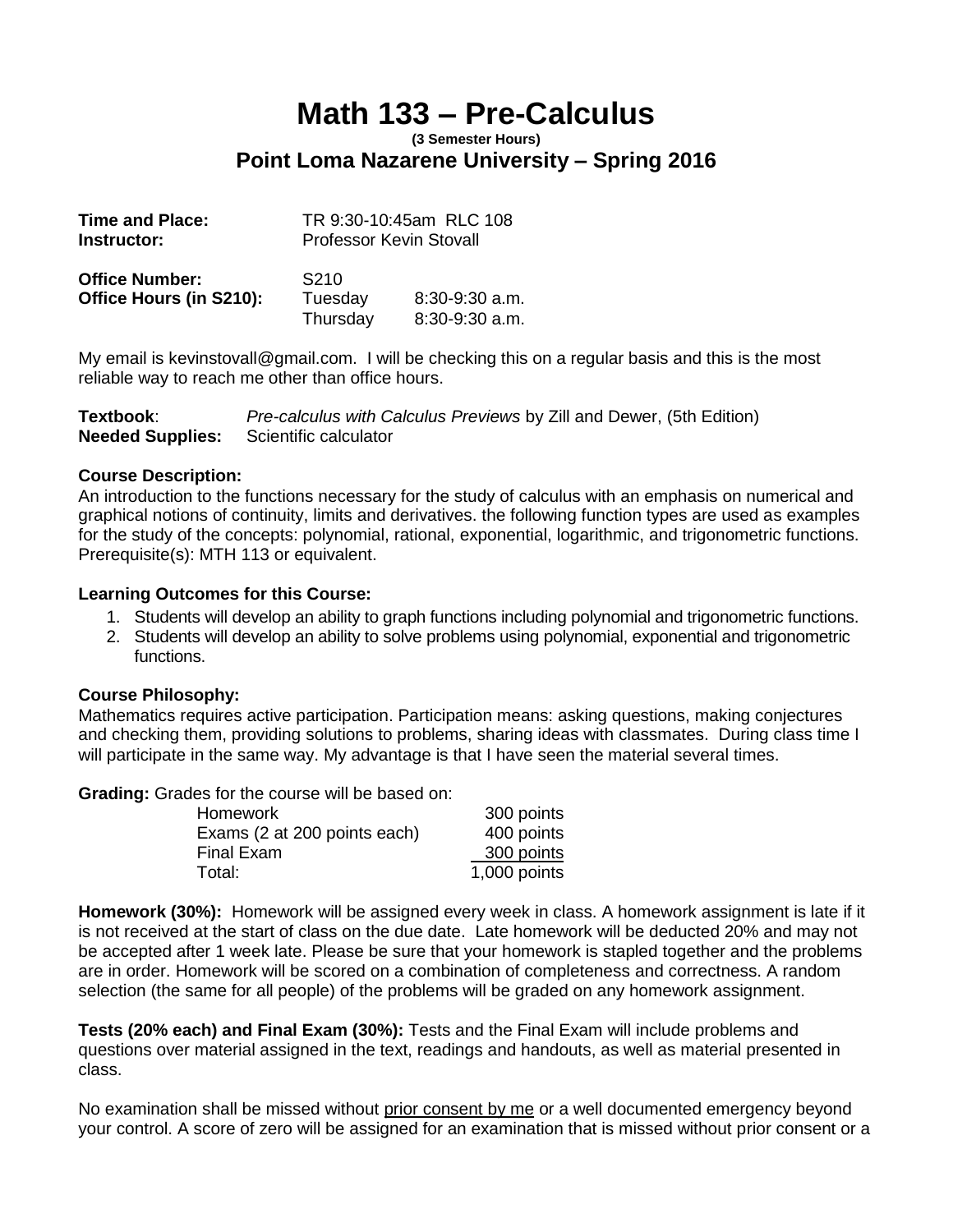well documented emergency beyond your control. The examination schedule is included in the daily schedule. I do not intend to accept excuses such as poor communication with parents, benefactors, sport team sponsors and/or travel agents.

#### **Final Exam Date and Time:**

The final exam date and time is set by the university at the beginning of the semester and may not be changed by the instructor. Only in the case that a student is required to take three exams during the same day of finals week is an instructor authorized to change the exam date and time for that particular student.

#### **The Final Exam is COMPREHENSIVE Tuesday, May 3rd, 2016, 10:30am-1:00 p.m.**

**Grading Scale**: Course grades will be assigned according to the following scale:

| <b>Grading Scale in percentages</b> |  |  |                                                                                                                      |
|-------------------------------------|--|--|----------------------------------------------------------------------------------------------------------------------|
| A                                   |  |  |                                                                                                                      |
|                                     |  |  | $(87.5, 90)$ $(77.5, 80)$ $(67.5, 70)$                                                                               |
|                                     |  |  | $[92.5, 100]$ $[82.5, 87.5]$ $[72.5, 77.5]$ $[62.5, 67.5]$                                                           |
|                                     |  |  | $\vert\text{-}\vert$ [90, 92.5) $\vert\vert$ [80, 82.5) $\vert\vert$ [70, 72.5) $\vert\vert$ [60, 62.5) $\vert\vert$ |

**Cell Phones:** Turn off any cell phone, electrical devices or things that are distracting while you are in class. Also, do not text or work on other classes while in class (to do so is disrespectful to me and your classmates) and it is not the best use of class time.

**General Advice:** The key to success in this class is to attend lectures regularly and do your homework. You learn mathematics by doing it yourself. You should expect to spend approximately two hours outside of class for every one hour in class working on homework and going over concepts. When doing homework, please note it is normal to not be able to do every problem correct on the first attempt. Do not be discouraged, instead seek help.

#### **University Mission:**

Point Loma Nazarene University exists to provide higher education in a vital Christian community where minds are engaged and challenged, character is modeled and formed, and service becomes an expression of faith. Being of Wesleyan heritage, we aspire to be a learning community where grace is foundational, truth is pursued, and holiness is a way of life.

#### **Department Mission:**

The Mathematical, Information, and Computer Sciences department at Point Loma Nazarene University is committed to maintaining a curriculum that provides its students with the tools to be productive, the passion to continue learning, and Christian perspectives to provide a basis for making sound value judgments.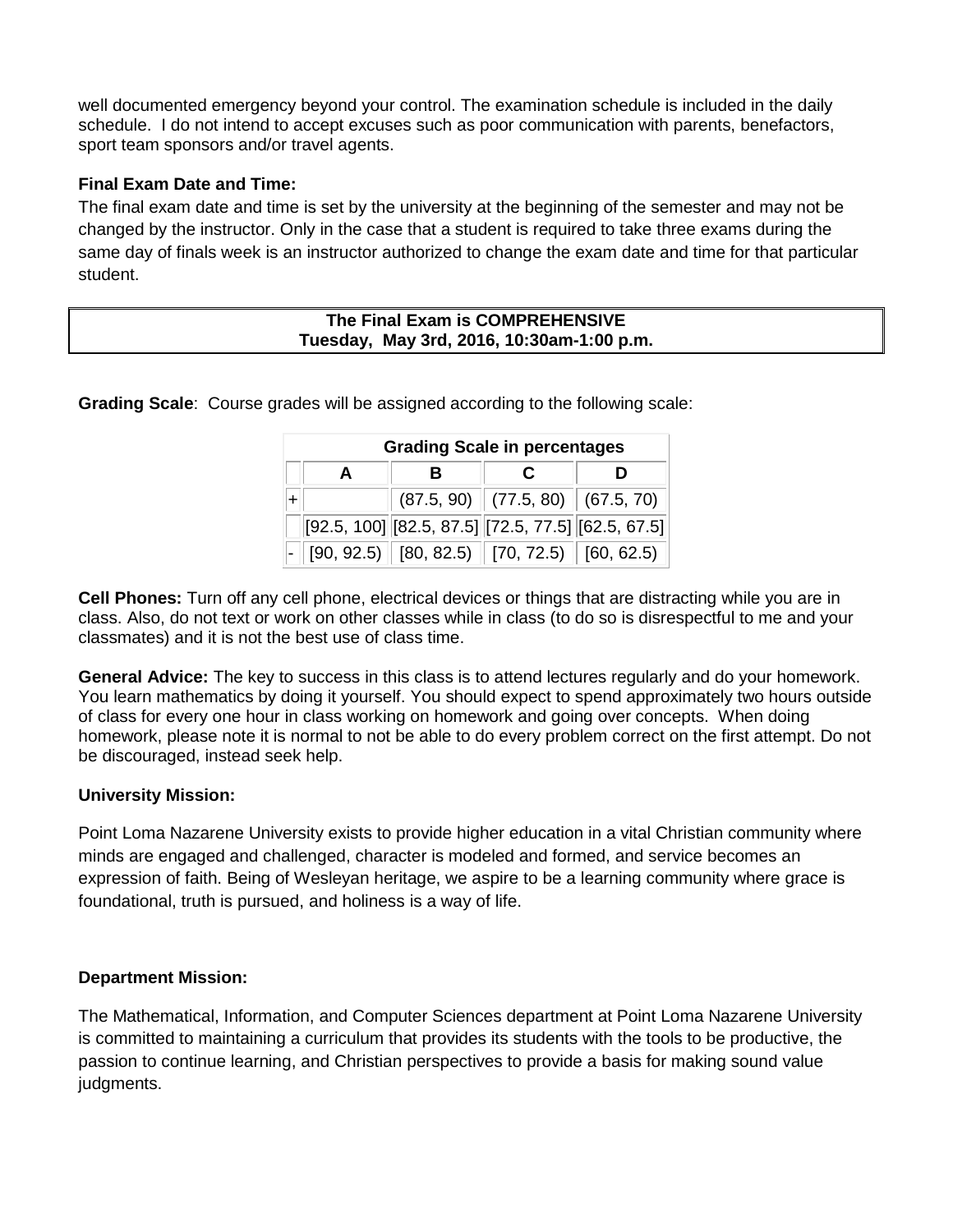#### **Attendance:**

Attendance is expected at each class session. In the event of an absence you are responsible for the material covered in class and the assignments given that day.

Regular and punctual attendance at all classes in which a student is registered is considered essential to optimum academic achievement. Therefore, regular attendance and participation in each course are minimal requirements to be met. There are no allowed or excused absences except as approved in writing by the Provost for specific students participating in certain university-sanctioned activities. Excused absences still count toward the 10%-20% limits, but allow students to make up work, quizzes, or tests missed as a result of a university-sanctioned activity. Activities of a unique nature, such as labs or other activities identified clearly on the syllabus, cannot be made up except in rare instances when instructors have given advanced, written approval for doing so. Whenever the number of accumulated absences in a class, for any cause, exceeds ten (10) percent of the total number of class meetings, the faculty member should send an e-mail to the student and the Vice Provost for Academic Administration (VPAA) warning of attendance jeopardy. If more than twenty (20) percent of the total number of class meetings is reported as missed, the faculty member or VPAA may initiate the student's de-enrollment from the course without further advanced notice to the student. If the date of de-enrollment is past the last date to withdraw from a class, the student will be assigned a grade of W or WF consistent with university policy in the Grading section of the catalog. There are no refunds for courses where a deenrollment was processed. For more details see the PLNU catalog: [http://catalog.pointloma.edu/content.php?catoid=18&navoid=1278#Class\\_Attendance](http://catalog.pointloma.edu/content.php?catoid=18&navoid=1278#Class_Attendance)

#### **Class Enrollment:**

It is the student's responsibility to maintain his/her class schedule. Should the need arise to drop this course (personal emergencies, poor performance, etc.), the student has the responsibility to follow through (provided the drop date meets the stated calendar deadline established by the university), not the instructor. Simply ceasing to attend this course or failing to follow through to arrange for a change of registration (drop/add) may easily result in a grade of F on the official transcript.

#### **Academic Accommodations:**

While all students are expected to meet the minimum academic standards for completion of their courses as established by the instructors, students with special needs may require academic accommodations. At Point Loma Nazarene University, students requesting academic accommodations must file documentation with the Disability Resource Center (DRC), located in the Bond Academic Center. Students can also reach the Disability Resource Center by phone at 619-849-2486 or by e-mail at [DRC@pointloma.edu.](mailto:DRC@pointloma.edu) Once the student files documentation, the Disability Resource Center contacts the student's instructors and provides written recommendations for reasonable and appropriate accommodations to meet the individual needs of the student. This policy assists the university in its commitment to full compliance with Section 504 of the Rehabilitation Act of 1973, the Americans with Disabilities (ADA) Act of 1990, and ADA Amendments Act of 2008, all of which prohibit discrimination against students with special needs and guarantees all qualified students equal access to the benefits of PLNU programs and activities. For more details see the PLNU catalog: [http://catalog.pointloma.edu/content.php?catoid=18&navoid=1278#Academic\\_Accommodations](http://catalog.pointloma.edu/content.php?catoid=18&navoid=1278#Academic_Accommodations) 

Students with learning disabilities who may need accommodations should discuss options with the instructor during the first two weeks of class.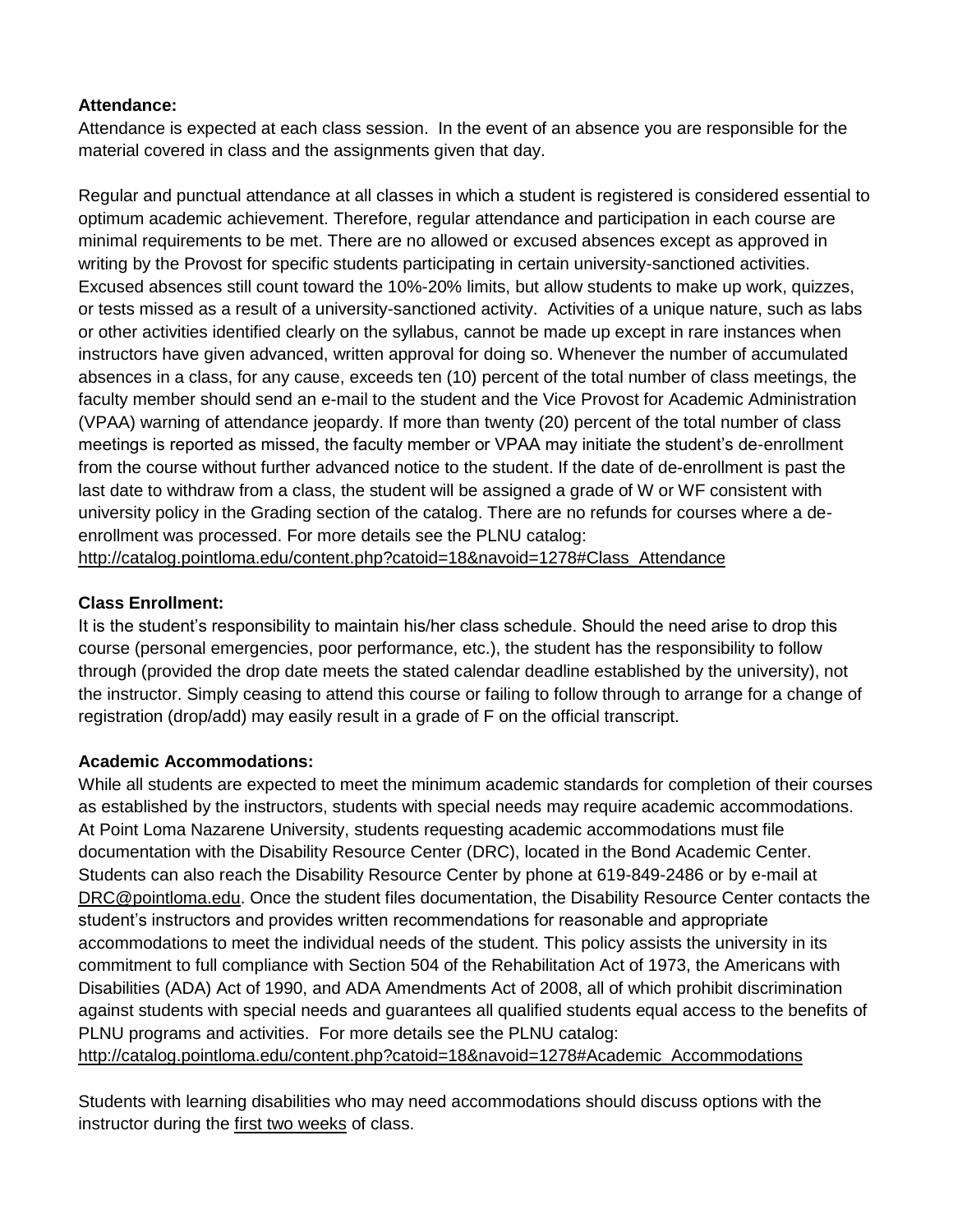#### **Academic Honesty:**

The Point Loma Nazarene University community holds the highest standards of honesty and integrity in all aspects of university life. Any violation of the university's commitment is a serious affront to the very nature of Point Loma's mission and purpose. Violations of academic honesty include cheating, plagiarism, falsification, aiding academic dishonesty, and malicious interference. The details of PLNU's meaning of each of these words can be found in the PLNU catalog at: [http://catalog.pointloma.edu/content.php?catoid=18&navoid=1278#Academic\\_Honesty](http://catalog.pointloma.edu/content.php?catoid=18&navoid=1278#Academic_Honesty)

A student remains responsible for the academic honesty of work submitted in PLNU courses and the consequences of academic dishonesty beyond receipt of the final grade in the class and beyond the awarding of the diploma. Ignorance of these catalog policies will not be considered a valid excuse or defense. Students may not withdraw from a course as a response to a consequence.

A student who is caught cheating on any item of work will receive a zero on that item and may receive an "F" for the semester. See the PLNU Catalog for a further explanation of the PLNU procedures for academic dishonesty

[\(http://catalog.pointloma.edu/content.php?catoid=18&navoid=1278#Academic\\_Honesty\)](http://catalog.pointloma.edu/content.php?catoid=18&navoid=1278#Academic_Honesty).

#### **Copyright Protected Materials:**

Point Loma Nazarene University, as a non-profit educational institution, is entitled by law to use materials protected by the US Copyright Act for classroom education. Any use of those materials outside the class may violate the law.

#### **Credit Hour:**

In the interest of providing sufficient time to accomplish the stated course learning outcomes, this class meets the PLNU credit hour policy for an 3 unit class delivered over 15 weeks. Specific details about how the class meets the credit hour requirements can be provided upon request.

#### **Learning Outcomes:**

Be sure to include the learning outcomes for your specific class from the list below:

#### **Sources of Help:**

- 1. Me. If you have questions, ask me. See office hours.
- 2. Other classmates. Form study groups! Work together!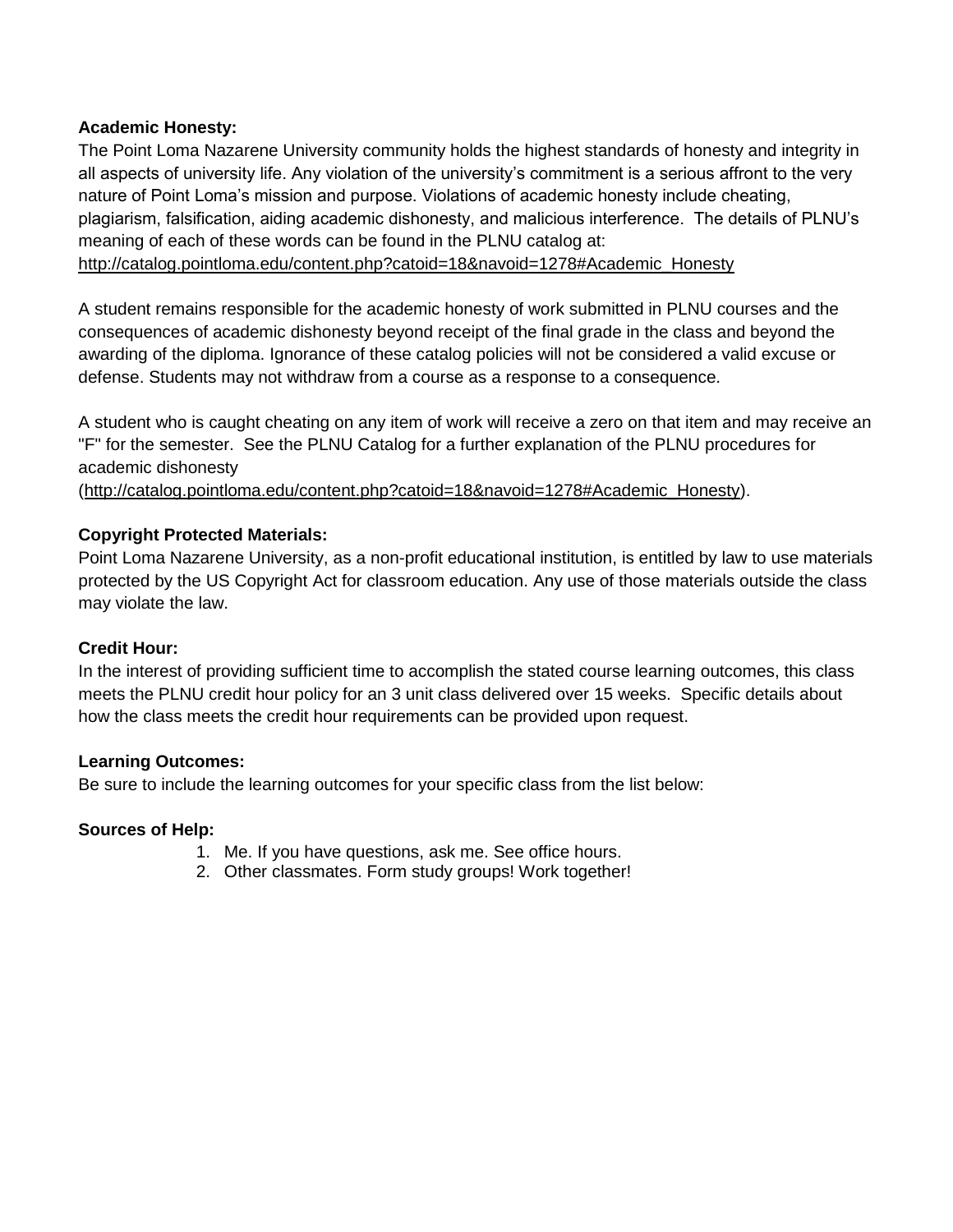## **Class Schedule,** subject to change

| Week            | Day             | Tuesday                                | Thursday                     |  |
|-----------------|-----------------|----------------------------------------|------------------------------|--|
| 1               |                 | No Class                               | Introduction to the Class    |  |
|                 | January 12, 14  | (Monday Schedule)                      | Sections 1.1 and 1.2         |  |
| $\overline{2}$  |                 | Sections 1.3 and 1.4                   | Sections 1.4 and 1.5         |  |
|                 | January 19, 21  |                                        |                              |  |
| $\overline{3}$  |                 | Sections 2.1 and 2.2                   | Sections 2.2 and 2.3         |  |
|                 | January 26, 28  |                                        |                              |  |
| $\overline{4}$  |                 | Sections 2.4 and 2.5                   | Sections 2.5 and 2.6         |  |
|                 | February 2, 4   |                                        |                              |  |
| 5               |                 | Sections 2.7 and 2.8                   | Sections 2.8 and 2.9         |  |
|                 | February 9, 11  |                                        |                              |  |
| 6               |                 | Sections 3.1 and 3.2                   | Sections 3.3 and 3.4         |  |
|                 | February 16, 18 |                                        |                              |  |
| $\overline{7}$  |                 | Sections 3.5 and 3.6                   | Exam #1 Review               |  |
|                 | February 23, 25 |                                        |                              |  |
| 8               |                 | Exam #1                                | Sections 4.1 and 4.2         |  |
|                 | March 1, 3      |                                        |                              |  |
|                 |                 | <b>Spring Break</b>                    | <b>Spring Break</b>          |  |
| 9               | March 8, 10     |                                        |                              |  |
|                 | March 15, 17    | Sections 4.3 and 4.4                   | Sections 4.4 and 4.5         |  |
| 10              |                 |                                        |                              |  |
|                 | March 22, 23    | Sections 4.6 and 4.7                   | <b>Easter Recess</b>         |  |
| 11              |                 |                                        |                              |  |
|                 | March 29, 31    | Sections 4.7 and 4.8                   | Sections 5.1 and 5.2         |  |
| 12 <sub>2</sub> |                 |                                        | Exam #2 Review               |  |
|                 | April 5, 7      | Sections 5.3 and 5.4                   |                              |  |
| 13              |                 |                                        |                              |  |
|                 | April 12, 14    | Exam #2                                | Sections 6.1 and 6.2         |  |
| 14              |                 |                                        |                              |  |
|                 | April 19, 21    | Sections 6.3 and 6.4                   | Sections 8.1 and 8.2         |  |
| 15              |                 |                                        | <b>Review for Final Exam</b> |  |
|                 | April 26, 28    | Sections 10.1 and 10.2                 |                              |  |
| <b>Finals</b>   |                 | <b>Comprehensive Final Exam</b>        |                              |  |
|                 | May 3           | Tuesday May 3rd, from 10:30am - 1:00pm |                              |  |
|                 |                 |                                        |                              |  |